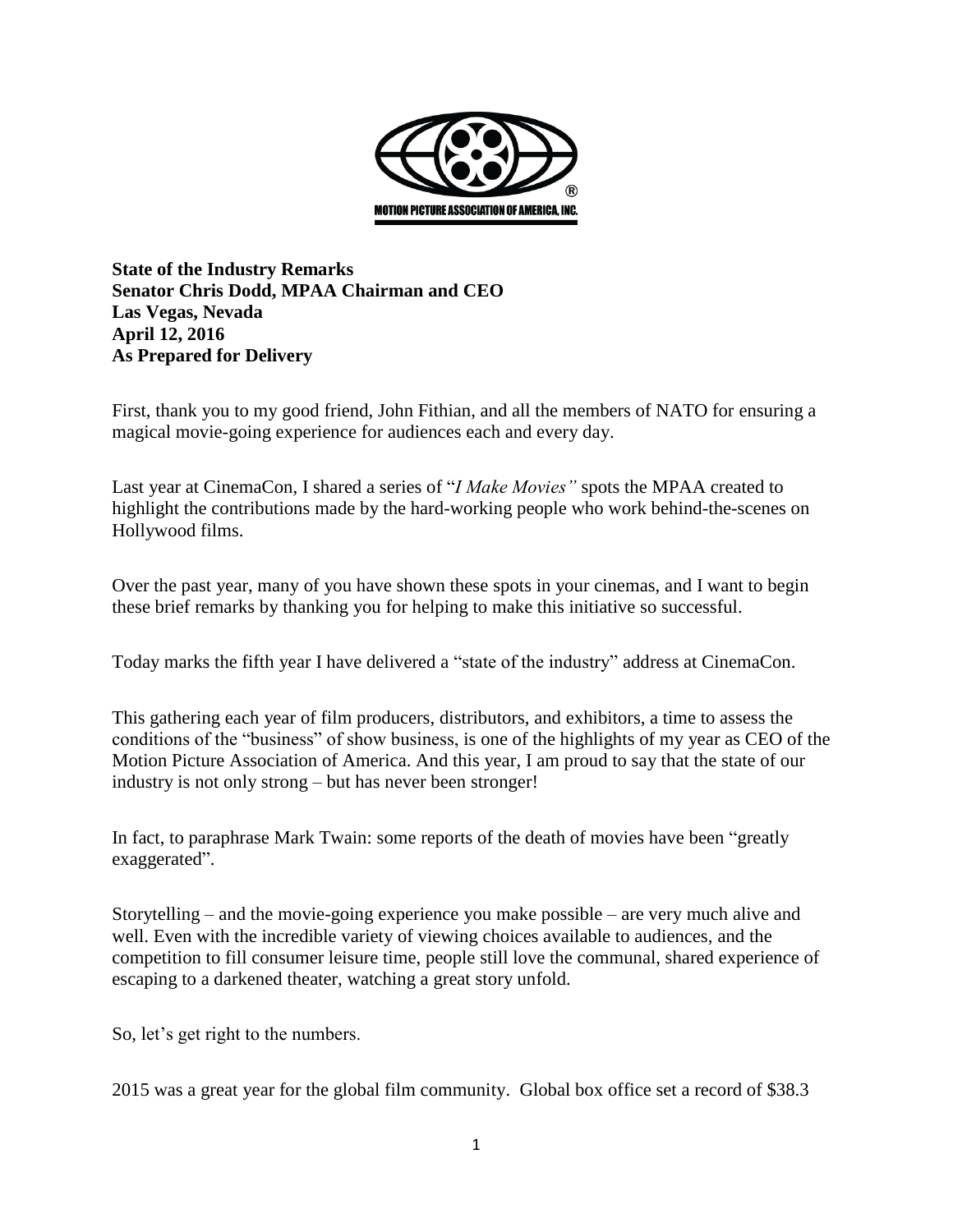billion – \$2 billion more than the previous record. North America's box office set its own record with \$11.1 billion, up from \$10.4 billion in 2014. And internationally, the \$27.2 billion total was another record, up from \$26 billion.

These numbers clearly show that the international marketplace, which accounts for nearly threequarters of global box office today, is only continuing to grow in importance.

Just consider the incredible growth in the Asia Pacific region. The Chinese market grew an astounding 49% last year – reaching \$6.8 billion, outpacing the next nation's gross box office receipts by nearly \$5 billion.

China is now firmly on course to become the world's largest film market within the next few years.

Other markets saw strong growth as well. The United Kingdom's box office rose a healthy 7%, reaching a record-breaking \$2 billion. Latin America continued the tremendous growth we've seen the past several years, rising 13%. Argentina was particularly noteworthy with a 38% increase which, by the way, accounted for a quarter of the region's growth.

There's a lot to look forward to this year and beyond as well. We have already had major successes in 2016 – Fox's "Deadpool," Disney's "Zootopia," and Warner Brothers' "Batman v. Superman: Dawn of Justice," to name a few. Audiences are anxiously anticipating Fox's "Birth of a Nation" and "X-Men Apocalypse," Disney's "Jungle Book" and "Captain America: Civil War," Warner Brothers' "Suicide Squad," Universal's "The Secret Life of Pets" and "Jason Bourne," Sony's "Ghostbusters," Paramount's "Ben-Hur" and "Star Trek Beyond." I am confident we will have another great year with the help of these films.

In short, production, distribution, and exhibition not only are thriving, we are growing stronger, and we are doing it together.

How are we doing this? By relentlessly innovating.

Every year, Hollywood filmmakers challenge themselves to do better. To up the ante on storytelling … on technology and special effects … to discover new talent and new voices, new stories and new storytellers.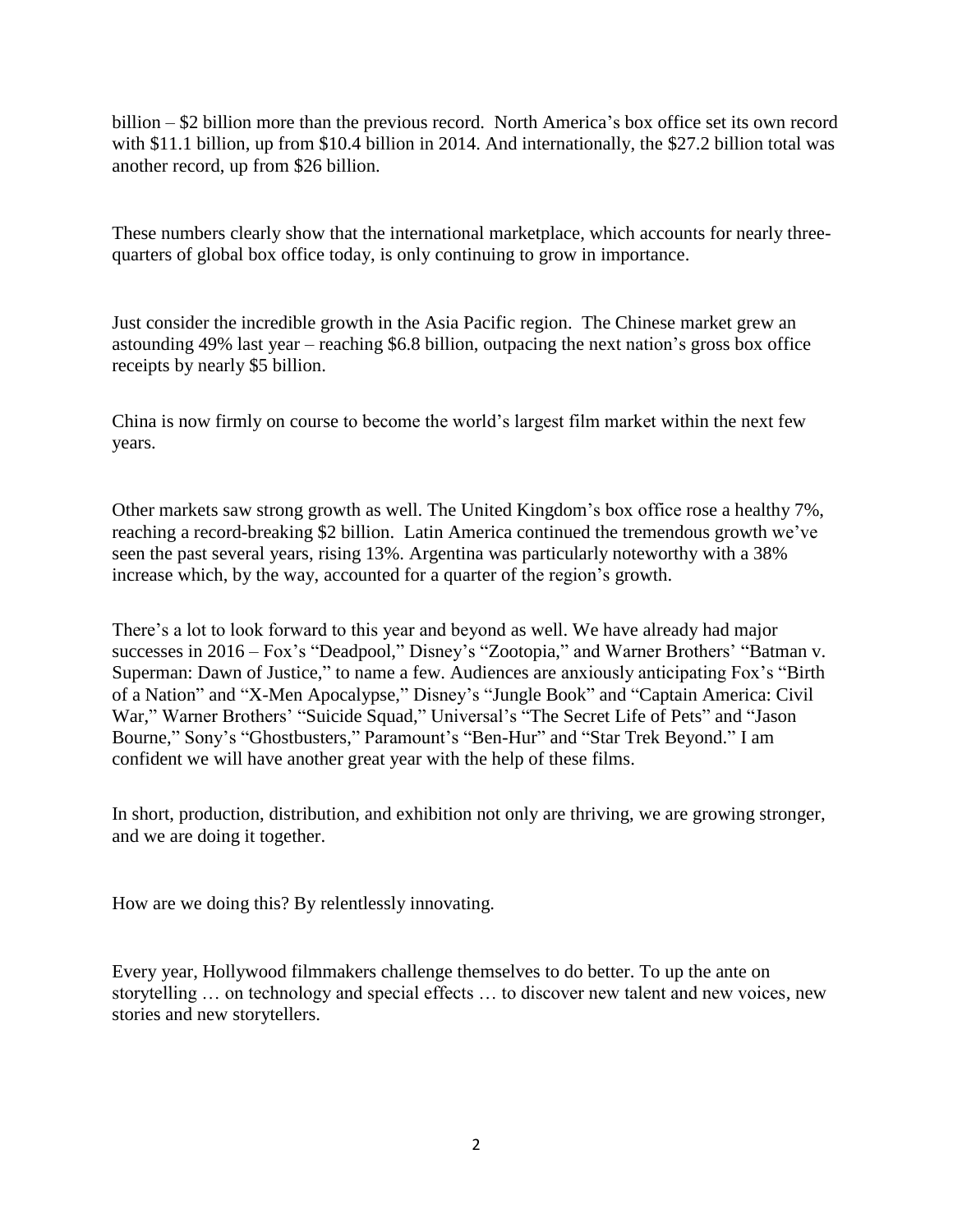And you theater owners are also finding new ways of enhancing the audience experience – better sound … better screens … better amenities – and even special effects, like mist and vibration coming from your seats where audiences can feel and experience all of these innovations.

Together, film makers, distributors, and exhibitors make an exciting and a formidable team.

Which is why, in the midst of the digital revolution, the cinema still remains THE premier way to experience the magic of our movies.

Despite the noisy suggestions otherwise, the cinema provides a unique and powerful experience that just cannot be truly re-created elsewhere.

And, when someone tells you otherwise, remember this: movies are still a great value that continues to attract more Americans than all the theme parks and professional U.S. sporting events in this country combined.

Over the next several days, we will have the opportunity to enjoy some of the most highly anticipated films that audiences will experience in your cinemas this year.

Some of these movies will be great action adventures filled with state-of-the-art special effects, while others will be more personal and challenging, following our industry's long-standing tradition of provoking debate on important issues.

One issue that our country continues to face – an issue that affects many industries from many sectors – is the need to do a far better job of reflecting, recognizing, and cultivating the great wealth of diversity within our society.

To state the obvious, we can and must do a better job. But, on a positive note, our industry is taking healthy, productive steps to address the issue of diversity.

These steps must continue not just this year, but every year as we strive, in the words of our nation's founders, to create a more perfect union.

I say this because the film community has historically been a leader in addressing challenging issues. As filmmakers, distributors, and exhibitors, we can be very proud of the diverse, challenging stories we have created and shared for well over a century. We have told good and entertaining stories – but we have also told hard truths.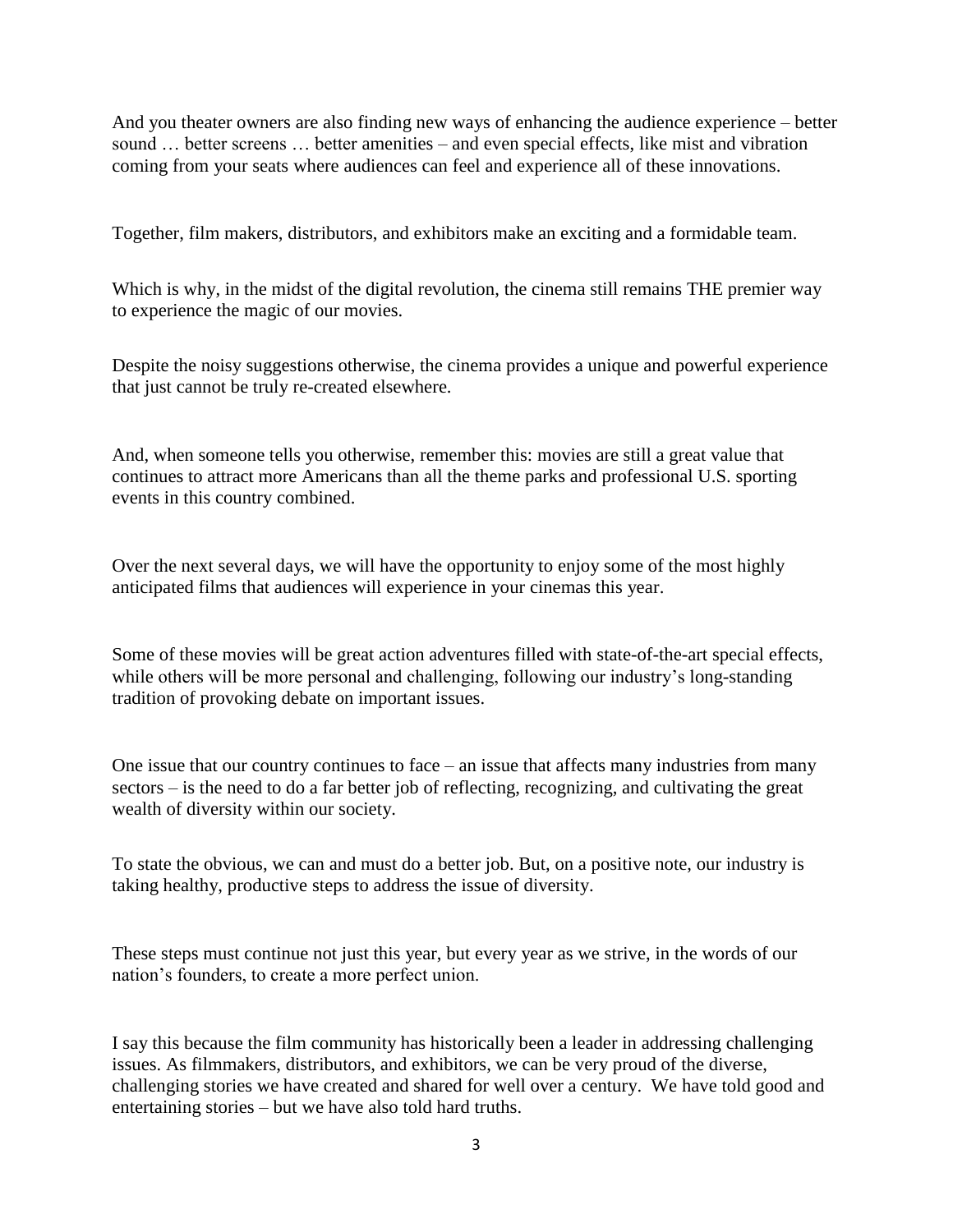As all of us here can attest, we have seen how powerful films can be, urging us to think harder and be better. In 1947, *A Gentlemen's Agreement* tackled anti-Semitism, *Guess Who's Coming to Dinner* in 1967 confronted racism, or in 1999's *Boys Don't Cry* addressed the brutal murder of a transgender man.

I believe that Hollywood will rise to meet this challenge.

I have no doubt that in short order we will see incredible new stories and new talent on your screens.

And let me add that I have no doubt that we will do it in partnership with you, our friends in exhibition.

Time and time again, theater owners have been a vital part of urging our nation forward in provocative and constructive ways: courageously and willingly defying protests for screening controversial films.

And you have pushed the creative side of the industry for a greater variety of films that speak to your ever more diverse audiences.

So, while we challenge ourselves to do better here in the United States, we should not lose sight of the amazing growth of filmmaking and filmmakers occurring throughout the world.

Filmmakers of every creed and color are telling stories that transport us to different times and places – whether it's the Amazon Rainforest, Mars, or Auschwitz.

And through these storytellers, we can see more clearly that, as diverse as our individual experiences may be, we share common, universal challenges, victories, and emotions as human beings – and a common desire to share those stories.

Exhibitors are matching this growth in filmmaking with an ever-growing number of new screens on which to tell these stories.